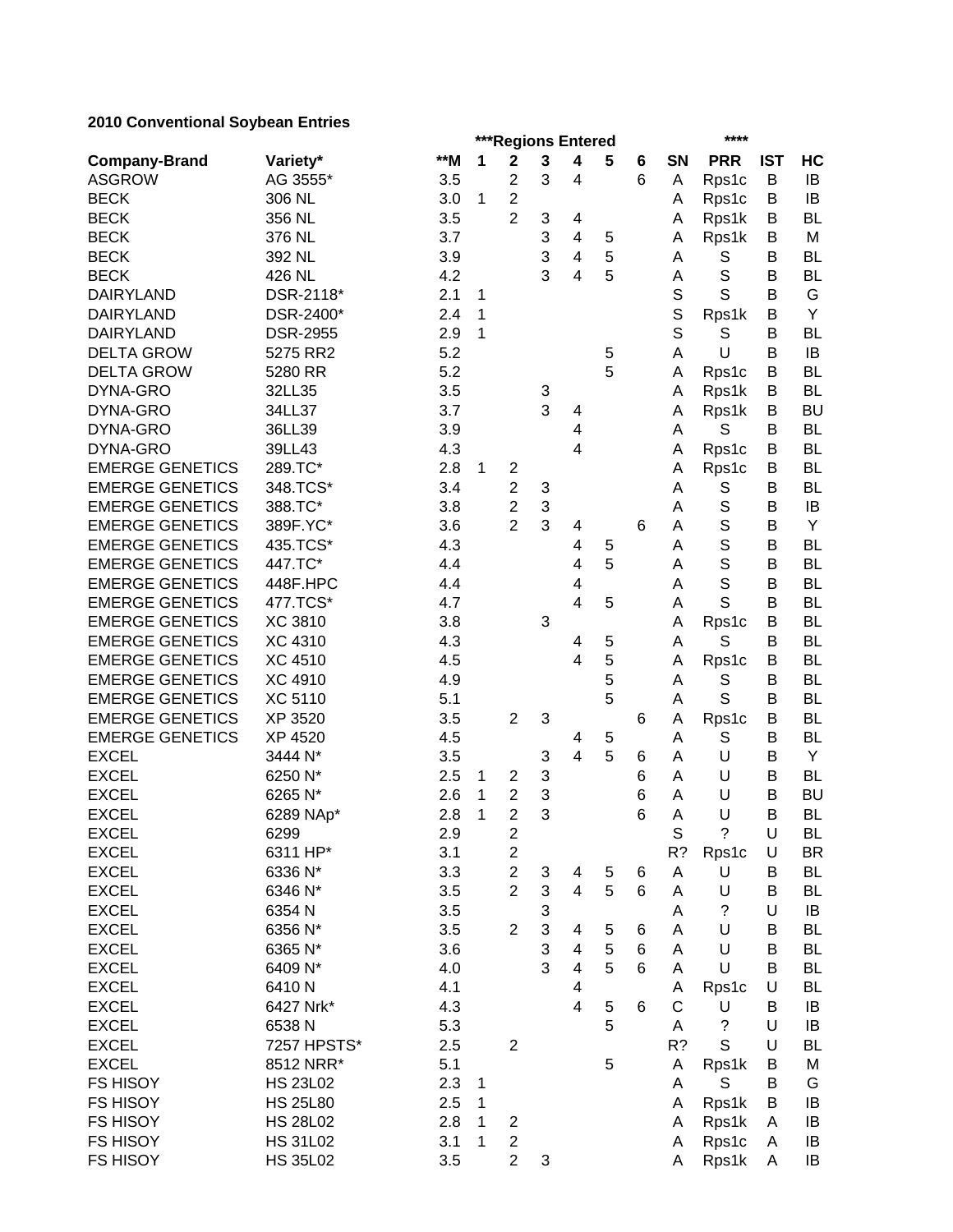| <b>CONVENTIONAL OUTSERVIT LIMITES</b> |                        |            |                |                |              | ***Regions Entered      | **** |   |             |             |            |           |
|---------------------------------------|------------------------|------------|----------------|----------------|--------------|-------------------------|------|---|-------------|-------------|------------|-----------|
| <b>Company-Brand</b>                  | Variety*               | $**M$      | 1              | $\mathbf 2$    | $\mathbf{3}$ | 4                       | 5    | 6 | SN          | <b>PRR</b>  | <b>IST</b> | HC        |
| <b>FS HISOY</b>                       | <b>HS 39L02</b>        | 3.9        |                |                | 3            | 4                       | 5    |   | A           | $\mathbb S$ | A          | <b>BL</b> |
| <b>FS HISOY</b>                       | <b>HS 42L02</b>        | 4.2        |                |                |              | 4                       | 5    |   | A           | S           | U          | <b>BL</b> |
| <b>FS HISOY</b>                       | <b>HS 48L90</b>        | 4.8        |                |                |              | 4                       | 5    |   | A           | Rps1k       | B          | <b>BL</b> |
| <b>GREAT HEART</b>                    | GT-359 CLL             | 3.5        |                |                |              |                         |      | 6 | A           | Rps1k       | U          | <b>BL</b> |
| <b>GREAT HEART</b>                    | <b>GT-423 CLL</b>      | 4.2        |                |                |              | 4                       |      |   | Α           | S           | U          | <b>BL</b> |
| <b>HOFFMAN</b>                        | H 387 N                | 3.8        |                |                |              | $\overline{\mathbf{4}}$ | 5    |   | Α           | $\mathsf S$ | В          | <b>BL</b> |
| <b>HOFFMAN</b>                        | H 451 N                | 4.5        |                |                |              | 4                       | 5    |   | A           | S           | B          | <b>BL</b> |
| <b>HOFFMAN</b>                        | <b>HL 41L10</b>        | 4.1        |                |                |              | 4                       | 5    |   | A           | Rps1c       | В          | <b>BL</b> |
| <b>HOFFMAN</b>                        | <b>HL 42L11</b>        | 4.2        |                |                |              | 4                       | 5    |   | A           | S           | U          | <b>BL</b> |
| <b>HORIZON</b>                        | 30N11L                 | 3.0        |                | $\overline{2}$ | 3            |                         |      |   | A           | Rps1c       | F          | IB        |
| <b>HORIZON</b>                        | 35N15L                 | 3.5        |                | $\overline{2}$ | 3            |                         |      |   | A           | Rps1k       | F          | <b>BL</b> |
| <b>HORIZON</b>                        | 38N17L                 | 3.8        |                |                | 3            | 4                       |      |   | A           | S           | F          | <b>BL</b> |
| <b>HORIZON</b>                        | 42N19L                 | 4.2        |                |                | 3            | 4                       |      |   | A           | S           | U          | <b>BL</b> |
| <b>HORIZON</b>                        | H 292                  | 2.9        | 1              | $\overline{2}$ | 3            |                         |      |   | $\mathbf S$ | Rps1c       | F          | IB        |
| <b>HORIZON</b>                        | H 349 N                | 3.4        | 1              | $\overline{2}$ | 3            |                         |      |   | Α           | $\mathbb S$ | F          | <b>BL</b> |
| <b>HORIZON</b>                        | H 361 N*               | 3.6        | 1              | $\overline{2}$ | 3            | 4                       |      |   | A           | $\mathbf S$ | F          | <b>BR</b> |
| <b>HUGHES</b>                         | 338 LL                 | 2.3        | 1              |                |              |                         |      |   | $\mathbb S$ | Rps1k       | В          | <b>BL</b> |
| <b>HUGHES</b>                         | 525 LL                 | 2.5        | 1              |                |              |                         |      |   | A           | S           | B          | <b>BL</b> |
| <b>HUGHES</b>                         | 692 LL                 | 2.6        | 1              |                |              |                         |      |   | S           | Rps1k       | В          | <b>BR</b> |
| <b>HUGHES</b>                         | <b>777 RR</b>          | 2.7        | 1              |                |              |                         |      |   | A           | Rps1k       | B          | <b>BL</b> |
| <b>LG SEEDS</b>                       | C 2465 R2              | 2.4        | 1              |                |              |                         |      |   | S           | Rps1c       | A          | <b>BU</b> |
| <b>LG SEEDS</b>                       | C 2525 LL              | 2.5        | 1              |                |              |                         |      |   | Α           | S           | В          | <b>BL</b> |
| <b>LG SEEDS</b>                       | C 2929 R2              | 2.9        |                | $\overline{2}$ |              |                         |      |   | A           | Rps1c       | A          | IB        |
| <b>LG SEEDS</b>                       | C 3069 LL              | 3.0        |                | $\overline{2}$ |              |                         |      |   | A           | Rps1c       | B          | IB        |
| <b>LG SEEDS</b>                       | C 3510 LL              | 3.5        |                | $\overline{2}$ |              |                         |      |   | A           | Rps1k       | B          | <b>BL</b> |
| <b>LG SEEDS</b>                       | C 3616 R2              | 3.6        |                | $\overline{2}$ |              |                         |      |   | A           | S           | A          | IB        |
| <b>MAVRICK</b>                        | 8357 LL*               | 3.5        |                | $\overline{2}$ | 3            | 4                       |      |   | A           | Rps1k       | F          | <b>BL</b> |
| <b>MAVRICK</b>                        | 9298 LL*               | 2.9        | 1              | $\overline{2}$ |              |                         |      |   | A           | Rps1k       | U          | <b>BR</b> |
| <b>MAVRICK</b>                        | 9386 LL*               | 3.8        |                |                | 3            | 4                       |      |   | Α           | S           | B          | <b>BL</b> |
| <b>MERSCHMAN</b>                      | APACHE 1124RR2Y        | 2.4        | 1              |                |              |                         |      |   | A           | Rps1c       | В          | <b>BU</b> |
| <b>MERSCHMAN</b>                      | ARTHUR 1030RR2Y*       | 3.0        |                | $\overline{2}$ | 3            |                         |      |   | A           | Rps1c       | В          | IB        |
| <b>MERSCHMAN</b>                      | ATLANTA 1047RR2Y       | 4.7        |                |                |              | 4                       | 5    |   | S           | HRps1c      | B          | <b>BL</b> |
| <b>MERSCHMAN</b>                      | <b>AUSTIN 1142LL</b>   | 4.2        |                |                |              | 4                       | 5    |   | A           | S           | B          | <b>BL</b> |
| <b>MERSCHMAN</b>                      | BRANSON 1142RR2Y       | 4.2        |                |                |              | $\overline{4}$          |      |   | Α           | $\mathbf S$ | B          | <b>BL</b> |
| <b>MERSCHMAN</b>                      | CHEROKEE 1029RR2Y      |            | $\overline{1}$ |                |              |                         |      |   |             | Rps1c       |            | IB        |
| <b>MERSCHMAN</b>                      | <b>COMANCHE 1024LL</b> | 2.9<br>2.4 | 1              |                |              |                         |      |   | A<br>S      |             | В          |           |
| <b>MERSCHMAN</b>                      | COOLIDGE 1135RR        | 3.5        |                | $\overline{2}$ | 3            |                         |      |   | A           | Rps1k       | В<br>B     | BL<br>IB  |
| <b>MERSCHMAN</b>                      | <b>DALLAS RR</b>       | 4.8        |                |                |              |                         |      |   | A           | Rps1c<br>S  | B          | BL        |
| <b>MERSCHMAN</b>                      | DENVER 1142RR2Y        | 4.2        |                |                |              | 4<br>$\overline{4}$     |      |   |             |             |            |           |
|                                       |                        |            |                |                |              |                         | 5    |   | A           | Rps1c       | B          | M         |
| <b>MERSCHMAN</b>                      | EISENHOWER 1039LL      | 3.9        |                | $\overline{2}$ | 3            |                         |      |   | A           | S           | В          | <b>BL</b> |
| <b>MERSCHMAN</b>                      | <b>EVEREST RR</b>      | 5.3        |                |                |              |                         | 5    |   | A           | $\mathsf S$ | B          | <b>BU</b> |
| <b>MERSCHMAN</b>                      | GRANT 1135LL           | 3.5        |                | $\overline{2}$ | 3            |                         |      |   | Α           | Rps1k       | B          | BL        |
| <b>MERSCHMAN</b>                      | <b>HOUSTON 747RR</b>   | 4.7        |                |                |              | 4                       | 5    |   | A           | S           | B          | BL        |
| <b>MERSCHMAN</b>                      | JEFFERSON 1131RR2Y     | 3.1        |                | 2              | 3            |                         |      |   | A           | S           | B          | <b>BR</b> |
| <b>MERSCHMAN</b>                      | KENNEDY 1036RR2Y*      | 3.6        |                | $\overline{2}$ | $\sqrt{3}$   |                         |      |   | A           | S           | B          | M         |
| <b>MERSCHMAN</b>                      | KENNEDY 1036RR2YV      | 3.4        |                | $\overline{2}$ | 3            |                         |      |   | A           | $\mathbb S$ | В          | M         |
| <b>MERSCHMAN</b>                      | LOUISVILLE 1147RR2Y    | 4.7        |                |                |              | 4                       | 5    |   | A           | $\mathsf S$ | В          | BL        |
| <b>MERSCHMAN</b>                      | MADISON 1039LL         | 3.9        |                | $\overline{2}$ | 3            |                         |      |   | A           | S           | B          | BL        |
| <b>MERSCHMAN</b>                      | MCKINLEY 1033LL*       | 3.3        |                |                |              | 4                       |      |   | Α           | Rps1k       | B          | <b>BU</b> |
| <b>MERSCHMAN</b>                      | MCKINLEY 1130LL        | 3.0        |                | $\overline{2}$ | 3            |                         |      |   | Α           | Rps1c       | B          | IB        |
| <b>MERSCHMAN</b>                      | <b>MEMPHIS 943RR</b>   | 4.3        |                |                |              | 4                       |      |   | A           | S           | В          | BL        |
| <b>MERSCHMAN</b>                      | MIAMI 949LL            | 4.9        |                |                |              | $\overline{\mathbf{4}}$ | 5    |   | A           | Rps1k       | B          | IB        |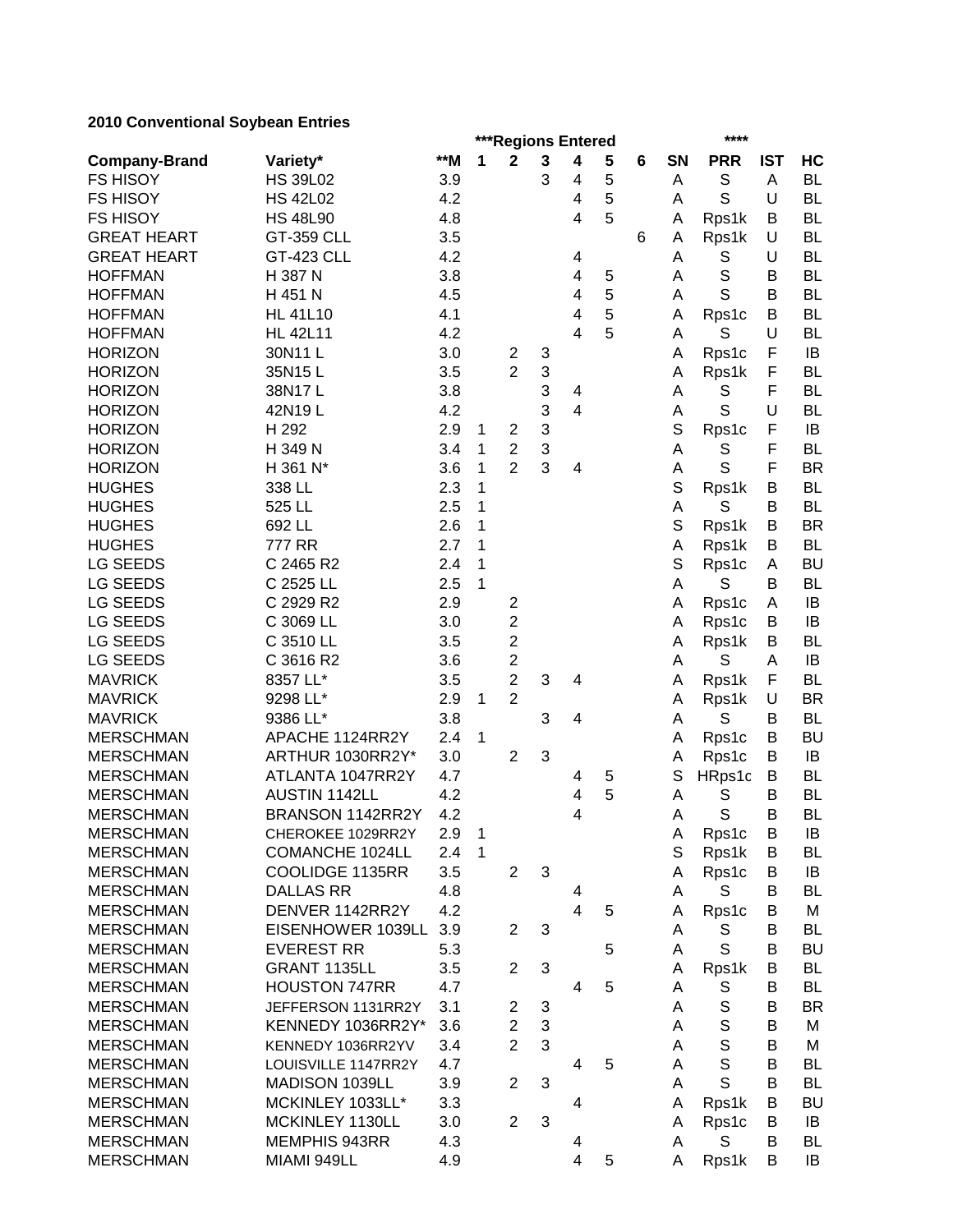| zu iu Conventional Obybean Entries |                       |       |              | ****<br>***Regions Entered |              |                         |   |                 |             |             |            |           |
|------------------------------------|-----------------------|-------|--------------|----------------------------|--------------|-------------------------|---|-----------------|-------------|-------------|------------|-----------|
| <b>Company-Brand</b>               | Variety*              | $*$ M | 1            | $\mathbf{2}$               | $\mathbf{3}$ | 4                       | 5 | 6               | SN          | <b>PRR</b>  | <b>IST</b> | HC        |
| <b>MERSCHMAN</b>                   | MOHAVE 1128LL         | 2.8   | 1            |                            |              |                         |   |                 | A           | HRps1k      | B          | <b>BR</b> |
| <b>MERSCHMAN</b>                   | MOHAWK 1128RR2Y       | 2.8   | 1            |                            |              |                         |   |                 | A           | S           | B          | BL        |
| <b>MERSCHMAN</b>                   | MOHEGAN 1121RR2Y      | 2.1   | 1            |                            |              |                         |   |                 | A           | Rps1c       | B          | IB        |
| <b>MERSCHMAN</b>                   | MUNSEE 1121LL         | 2.1   | 1            |                            |              |                         |   |                 | Α           | Rps1k       | B          | IB        |
| <b>MERSCHMAN</b>                   | NASHVILLE 749RR       | 4.9   |              |                            |              | 4                       | 5 |                 | A           | Rps1a       | B          | <b>BL</b> |
| <b>MERSCHMAN</b>                   | NAVAHO 720RR          | 2.0   | 1            |                            |              |                         |   |                 | A           | Rps1c       | B          | <b>BL</b> |
| <b>MERSCHMAN</b>                   | NORFOLK 741RR         | 4.1   |              |                            |              | 4                       |   |                 | A           | S           | B          | <b>BL</b> |
| <b>MERSCHMAN</b>                   | OLYMPUS 1051LL        | 5.1   |              |                            |              |                         | 5 |                 | A           | Rps1k       | B          | <b>BL</b> |
| <b>MERSCHMAN</b>                   | ORLANDO 1048LL        | 4.8   |              |                            |              | 4                       | 5 |                 | A           | Rps1k       | B          | <b>BL</b> |
| <b>MERSCHMAN</b>                   | PHOENIX 1145RR2Y      | 4.5   |              |                            |              | 4                       | 5 |                 | A           | Rps1c       | B          | IB        |
| <b>MERSCHMAN</b>                   | RICHMOND 649RR        | 4.9   |              |                            |              | 4                       |   |                 | Α           | S           | B          | <b>BL</b> |
| <b>MERSCHMAN</b>                   | <b>ROCKY RR</b>       | 4.6   |              |                            |              | $\overline{4}$          |   |                 | Α           | S           | B          | <b>BL</b> |
| <b>MERSCHMAN</b>                   | ROOSEVELT 1138RR2Y    | 3.8   |              | $\overline{2}$             | 3            |                         |   |                 | A           | Rps1a       | B          | <b>BL</b> |
| <b>MERSCHMAN</b>                   | <b>RUSHMORE 959RR</b> | 5.9   |              |                            |              |                         | 5 |                 | A           | S           | B          | IB        |
| <b>MERSCHMAN</b>                   | SHAWNEE 1126RR2Y      | 2.6   | 1            |                            |              |                         |   |                 | A           | Rps1c       | B          | IB        |
| <b>MERSCHMAN</b>                   | SIOUX 1126LL          | 2.6   | 1            |                            |              |                         |   |                 | A           | S           | B          | <b>BL</b> |
| <b>MERSCHMAN</b>                   | <b>TAFT 1130RR</b>    | 3.0   |              | $\overline{2}$             | 3            |                         |   |                 | A           | Rps1a       | B          | <b>BL</b> |
| <b>MERSCHMAN</b>                   | TRUMAN 938LL          | 3.8   |              | $\overline{2}$             | 3            |                         |   |                 | A           | Rps1c       | B          | M         |
| <b>MERSCHMAN</b>                   | <b>UTE 1126RR</b>     | 2.6   | $\mathbf{1}$ |                            |              |                         |   |                 | A           | Rps1k       | B          | IB        |
| <b>MERSCHMAN</b>                   | WASHINGTON 1136RR2Y   | 3.6   |              | $\overline{2}$             | 3            |                         |   |                 | S           | Rps1a       | B          | IB        |
| <b>MERSCHMAN</b>                   | WHITNEY 1154LL        | 5.4   |              |                            |              |                         | 5 |                 | A           | Rps1k       | B          | <b>BR</b> |
| <b>MUNSON</b>                      | 8286 LL               | 2.8   |              | $\boldsymbol{2}$           |              |                         |   |                 | Α           | Hk          | U          | <b>BR</b> |
| <b>MUNSON</b>                      | 8325                  | 3.2   |              | $\overline{c}$             |              |                         |   |                 | A           | Rps1k       | U          | Y         |
| <b>MUNSON</b>                      | 8356 LL               | 3.5   |              | $\overline{2}$             |              |                         |   |                 | A           | Rps1k       | B          | <b>BL</b> |
| <b>MUNSON</b>                      | 8365                  | 3.6   |              | $\overline{c}$             |              |                         |   |                 | A           | S           | U          | <b>BL</b> |
| <b>NUTECH</b>                      | 2299L                 | 2.9   | 1            | $\overline{2}$             |              |                         |   |                 | S           | Rps1k       | B          | <b>BR</b> |
| <b>NUTECH</b>                      | 239                   | 2.3   | 1            |                            |              |                         |   |                 | Α           | U           | B          | <b>BR</b> |
| <b>NUTECH</b>                      | 259 CN                | 2.5   | 1            | $\boldsymbol{2}$           |              |                         |   |                 | B           | U           | B          | <b>BL</b> |
| <b>NUTECH</b>                      | 270 CN                | 2.7   |              | $\overline{c}$             | 3            |                         |   |                 | Α           | U           | B          | <b>BL</b> |
| <b>NUTECH</b>                      | 309 CN                | 3.0   |              | $\overline{c}$             | 3            |                         |   |                 | A           | U           | B          | <b>BL</b> |
| <b>NUTECH</b>                      | 315                   | 3.1   |              | $\overline{2}$             | 3            |                         |   |                 | S           | U           | B          | <b>BL</b> |
| <b>NUTECH</b>                      | 3248L                 | 2.4   | 1            |                            |              |                         |   |                 | A           | Rps1k       | B          | IB        |
| <b>NUTECH</b>                      | 3255L                 | 2.5   | 1            |                            |              |                         |   |                 | A           | S           | B          | <b>BL</b> |
| <b>NUTECH</b>                      | 3280L                 | 2.8   | 1            | $\overline{c}$             | 3            |                         |   |                 | Α           | Rps1k       | B          | <b>BR</b> |
| <b>NUTECH</b>                      | 3310L                 | 3.1   |              |                            | 3            |                         |   |                 | A           | Rps1c       | В          | IB        |
| <b>NUTECH</b>                      | 3340L                 | 3.4   |              | $\overline{\mathbf{c}}$    | 3            |                         |   |                 | Α           | Rps1k       | B          | BL        |
| <b>NUTECH</b>                      | 3399L                 | 3.9   |              | $\overline{2}$             | 3            |                         |   |                 | A           | S           | U          | <b>BL</b> |
| <b>NUTECH</b>                      | 397 CN                | 3.9   |              |                            | 3            |                         |   |                 | Α           | $\mathbf S$ | U          | BL        |
| <b>PIONEER</b>                     | 92M72*                | 2.7   |              | $\overline{\mathbf{c}}$    |              |                         |   |                 | $\mathbb S$ | Rps1k       | U          | BL        |
| <b>PIONEER</b>                     | 92M75* - (RR)         | 2.7   |              | $\overline{c}$             |              |                         |   |                 | B           | Rps1k       | U          | BL        |
| <b>PIONEER</b>                     | 93M62*                | 3.6   |              | $\overline{2}$             |              |                         |   |                 | A           | Rps1k       | U          | BR        |
| PRAIRIE HYBRIDS                    | IP 2200               | 2.2   | 1            |                            |              |                         |   |                 | A           | S           | B          | BL        |
| PRAIRIE HYBRIDS                    | IP 2602               | 2.6   | $\mathbf 1$  | $\overline{c}$             |              |                         |   |                 | Α           | Rps3a       | B          | Y         |
| PRAIRIE HYBRIDS                    | IP 2991               | 2.9   | 1            | $\overline{2}$             | 3            |                         |   |                 | Α           | Rps1a       | В          | BL        |
| PRAIRIE HYBRIDS                    | IP 3902               | 3.9   |              |                            | 3            |                         |   |                 | $\mathbb S$ | S           | В          | Y         |
| <b>PUBLIC</b>                      | DWIGHT*               | 2.9   | 1            | 2                          | 3            |                         |   | 6               | A           | U           | U          | <b>BL</b> |
| <b>PUBLIC</b>                      | IA 2068*              | 2.4   | 1            | $\overline{2}$             |              |                         |   | 6               | A           | U           | U          | Y         |
| <b>PUBLIC</b>                      | IA 3005*              | 3.0   |              |                            | 3            |                         |   | 6               | A           | U           | U          | BL        |
| <b>PUBLIC</b>                      | JACK*                 | 2.9   | 1            | $\overline{2}$             | 3            |                         |   | 6               | A           | U           | U          | Y         |
| <b>PUBLIC</b>                      | MAVERICK*             | 3.8   |              |                            | 3            | 4                       | 5 | $\,6$           | A           | U           | U          | <b>BU</b> |
| <b>PUBLIC</b>                      | PATRIOT*              | 3.9   |              |                            | 3            | 4                       |   | 6               | A           | Rps1k       | F          | BU        |
| <b>PUBLIC</b>                      | WILLIAMS 82*          | 3.8   |              |                            | 3            | $\overline{\mathbf{4}}$ | 5 | $6\phantom{1}6$ | $\mathbb S$ | U           | U          | BL        |